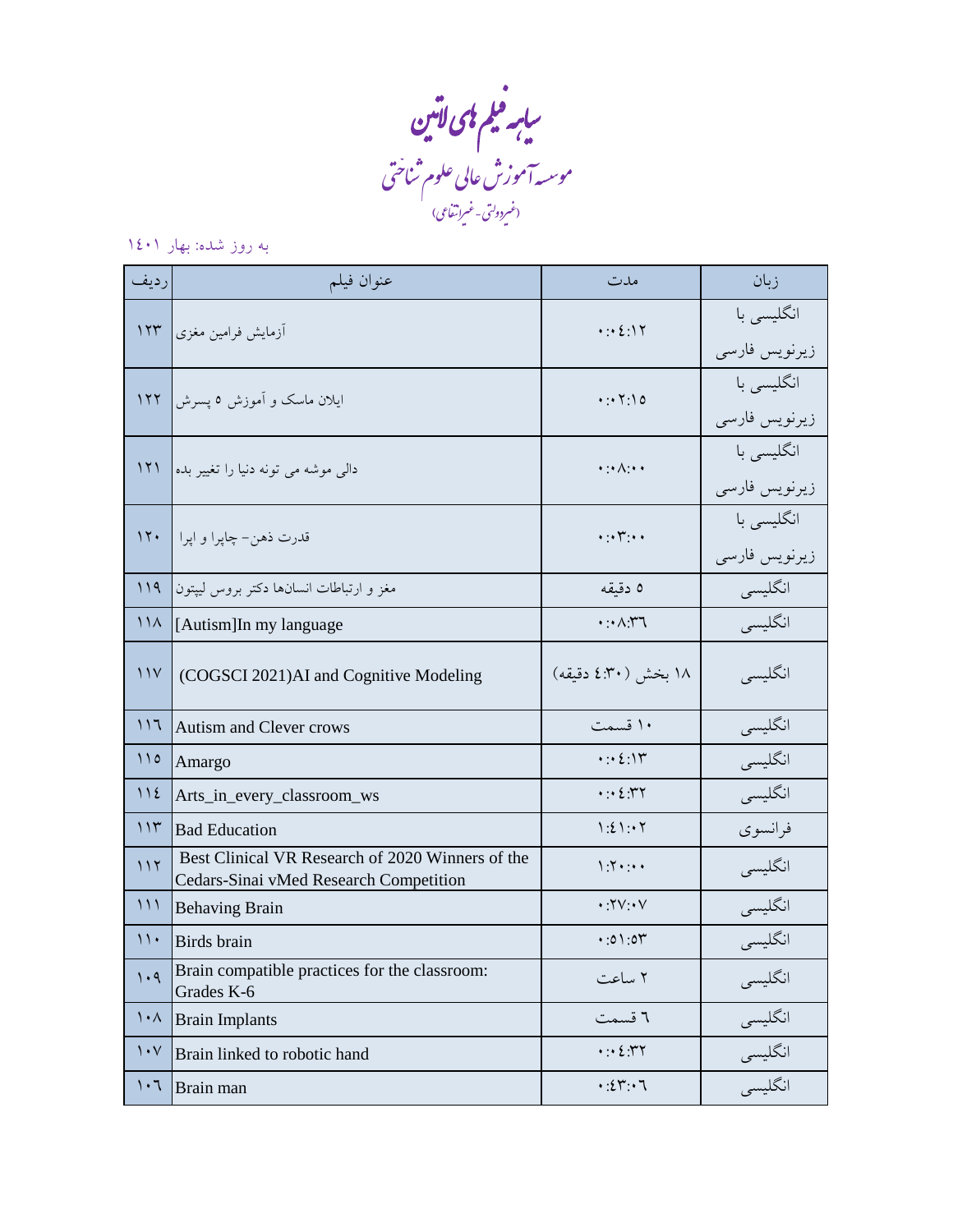| رديف                            | عنوان فيلم                                                                               | مدت                                                | زبان                          |
|---------------------------------|------------------------------------------------------------------------------------------|----------------------------------------------------|-------------------------------|
| $\mathcal{L} \cdot \mathcal{O}$ | <b>Brain Story</b>                                                                       | ٥ ساعت                                             | انگلیسی                       |
| $\mathcal{N} \cdot \mathcal{E}$ | Breakthrough-Robotic limbs moved by the mind                                             | $\cdot$ :\\r: $\cdot$ {                            | انگلیسی                       |
| $\mathcal{N}$                   | Charlie Rose Series on Brain                                                             | ۸ ساعت                                             | انگلیسی                       |
| $\mathcal{N}$                   | Chomsky                                                                                  | ٣٧ دقيقه                                           | انگلیسی                       |
| $\langle \cdot \rangle$         | Critical Discourse Analysis: Concepts, Methods,<br>applications                          | $\gamma: Y,Y$                                      | انگلیسی                       |
| $\cdots$                        | Clinical Neurology and Muscokeletal System                                               | $1:***$                                            | انگلیسی                       |
| 99                              | <b>Cognitive Education</b>                                                               | ٦ آيتم                                             | انگلیسی                       |
| $4\lambda$                      | Cognitive Linguistics (COGSCI 2021)                                                      | ۳ آیتم                                             | انگلیسی                       |
| 4V                              | (COGSCI 2021)Cognitive Neuroscience                                                      | ۲۰ آیتم                                            | انگلیسی                       |
| 97                              | Cognitive Psychology (COGSCI 2021)                                                       | ۱۳ آیتم                                            | انگلیسی                       |
| 90                              | Cognitive Science and Design and Creativity<br>(COGSCI 2021)                             | ٤ آيتم                                             | انگلیسی                       |
| 95                              | Cognitive Science and Decision Making (COGSCI<br>2021)                                   | ه آیتم                                             | انگليسي                       |
| 95                              | Cognitive Neuroscience                                                                   | $\cdot$ : $YV:4$                                   | انگلیسی                       |
| 97                              | CogSci 2020 Proceedings/ Developnig a Mind:<br>Learning in Humans, Animals, and Machines | $\cdot$ Track                                      | انگلیسی                       |
| 91                              | Conference on language developmet                                                        | 1:09:27                                            | انگلیسی                       |
| $\mathcal{A}$ .                 | Daniella                                                                                 | .70:1.                                             | انگلیسی با<br>زيرنويس عربى    |
| $\Lambda$ ٩                     | Dehaene- Cognition and noval cultural skills                                             | $\sum_{i=1}^{n}$                                   | انگليسي                       |
| ۸۸                              | Dehaene-How cognition emerges from human brain                                           | 4:0:9                                              | انگلیسی با<br>زیرنویس فرانسوی |
| $\Lambda\mathrm{V}$             | Development - Social (COGSCI 2021)                                                       | ٦ آيتم                                             | انگلیسی                       |
| $\wedge$                        | Development And Learning (COGSCI 2021)                                                   | ٦ آيتم                                             | انگلیسی                       |
| $\wedge\circ$                   | Development Models (COGSCI 2021)                                                         | ه آیتم                                             | انگلیسی                       |
| $\Lambda$ ٤                     | Dereck Amato-Injured head musician                                                       | .7.7:20                                            | انگلیسی                       |
| $\wedge\!\check{r}$             | Difference of Happiness and Joy                                                          | $\cdot: \cdot \circ \cdot \cdot \cdot \cdot \cdot$ | انگلیسی با<br>زیرنویس فارسی   |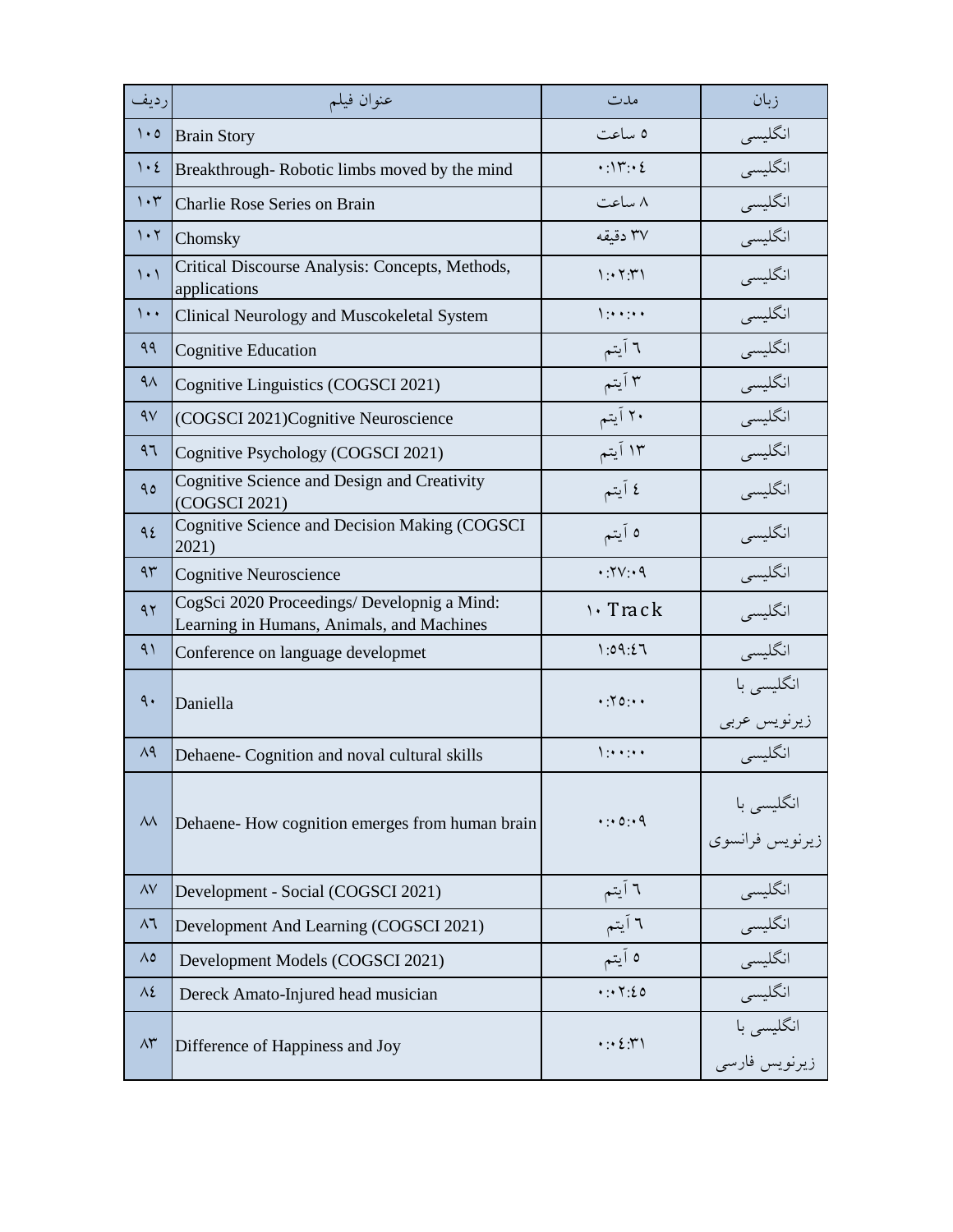| رديف           | عنوان فيلم                                             | مدت                                 | زبان                                   |
|----------------|--------------------------------------------------------|-------------------------------------|----------------------------------------|
| $\Lambda$ ٢    | Discovering Psychology - Remembering and<br>Forgetting | $r_1, \ldots$                       | انگلیسی                                |
| $\lambda$      | Disorders of cognitive function                        | Y:10:4                              | انگلیسی                                |
| $\Lambda$      | Do schools kill creativity Sir Ken Robinson            | $*:\!Y*:\!**$                       | انگلیسی                                |
| V <sup>q</sup> | Dove Real Beauty Sketches- Self Concept                | ١٤ ساعت                             | انگلیسی                                |
| VV.            | Electromyography and Neuromuscular Disorders           | ٥١ آيتم                             | انگلیسی                                |
| VV             | <b>Emotional intelligence</b>                          | $\cdot$ : { $\cdot$ : { $\wedge$    | انگلیسی                                |
| $V\mathcal{A}$ | Exploring biological psychology                        | ٥٠ آيتم                             | انگلیسی                                |
| $V\circ$       | FantasticTrip                                          | پاورپوينت                           | انگلیسی                                |
| ٧٤             | Fish Chris Brain man Savant                            | ١ ساعت                              | انگلیسی                                |
| $\vee\uparrow$ | <b>FMRI</b>                                            | 4:1:10                              | انگلیسی                                |
| VY             | Fringe                                                 | ١٦ قسمت                             | انگلیسی                                |
| $\vee\uparrow$ | Gesture and Development (COGSCI 2021)                  | ٤ آيتم                              | انگلیسی                                |
| $V\cdot$       | Genius Child                                           | $\cdot$ . $\cdot$ . $\cdot$         | انگلیسی                                |
| 79             | How We Learn Versus How We Think We Learn              | $\mathcal{N}: \mathcal{N}:O\Lambda$ | انگلیسی                                |
| $7\wedge$      | Horizon                                                | 0.111                               | انگلیسی                                |
| 7V             | Horizon How Does Your Memory Work XviD                 | .29:2                               | انگلیسی                                |
| 77             | Horizon: How does your memory work                     | $\cdot:29:2$                        | انگلیسی                                |
| ٦٥             | How are kids smart                                     | .71.29                              | انگلیسی                                |
| 72             | How does the brain works                               | 0.07:7                              | انگلیسی                                |
| ٦٣             | How smart are animals                                  | 1:01:7                              | انگلیسی                                |
| ٦٢             | How smart can we get                                   | $\cdot : 0 \Upsilon : Y \vee$       | ۔<br>انگلیسی                           |
| 71             | Human Brain                                            | 0.3:21                              | انگلیسی                                |
| ٦.             | Inside Animal Minds; Bird Genius                       | $\cdot:0$ $\cdot \cdot \wedge$      | انگليسي                                |
| 09             | <b>INSIDE OUT</b>                                      | $\mathcal{N}$                       | کارتون به زبان<br>.<br>انگلیسی و فارسی |
| $\circ \wedge$ | introducing-microsoft-mesh                             | $\sum_{i=1}^{n}$                    | انگلیسی                                |
| $\circ \vee$   | KimPeers the real rianman SANANT syndrome              | $\cdot$ :\ $\cdot$ : $\cdot$        |                                        |
| $\circ$        | Language Development (COGSCI 2021)                     | ۱ آیتم                              |                                        |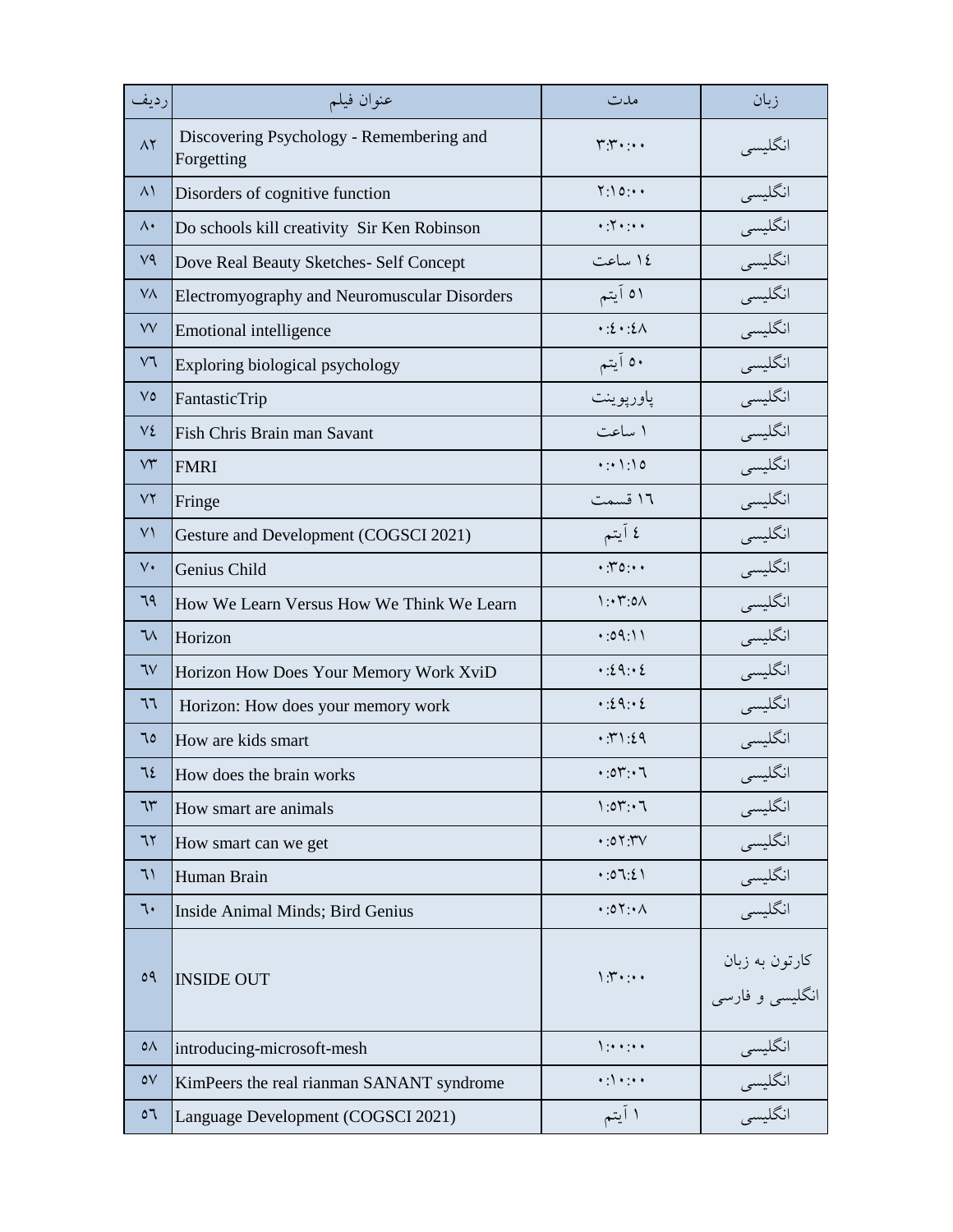| رديف                       | عنوان فيلم                                                                                                                                                                | مدت                                      | زبان                      |
|----------------------------|---------------------------------------------------------------------------------------------------------------------------------------------------------------------------|------------------------------------------|---------------------------|
| $\circ \circ$              | Learning to Read.                                                                                                                                                         | $\cdot: \cdot \wedge : \cdot \vee$       | انگلیسی                   |
| $\circ \epsilon$           | Learning (COGSCI 2021)                                                                                                                                                    | ٦ آيتم                                   | انگلیسی                   |
| $\circ \tau$               | Learning_classroom                                                                                                                                                        | 4:0:71                                   | انگلیسی                   |
| $\circ$                    | Learning_science_through_inquiry                                                                                                                                          | $\cdot : 2:29$                           | انگلیسی                   |
| $\circ$                    | Lecture: Active inference and deep temporal<br>models- Professor Karl Friston- University college<br>London                                                               | $Y: Y \rightarrow Y$                     | كارگاه به زبان<br>انگليسي |
| $\circ$                    | Lecture: Why the neural system and the body are<br>crucial for understanding Language and thought:<br>Professor George Lakoff- The center of the Neural<br>Mind & Society | $Y:Y \rightarrow Y$                      | كارگاه به زبان<br>انگلیسی |
| ٤٩                         | Memory and its biology                                                                                                                                                    | .29:2                                    | انگلیسی                   |
| ٤٨                         | Mind-Brain-uri-hasson                                                                                                                                                     | $\cdot$ : \ 0 : $\cdot$                  | انگلیسی                   |
| $\mathcal{E}(\mathcal{V})$ | Minds_of_our_own                                                                                                                                                          | $\cdot: \cdot \mathsf{Y} : \cdot \wedge$ | انگلیسی                   |
| 27                         | Muliple Intelligence                                                                                                                                                      | $\cdot:22$                               | انگلیسی                   |
| ٤٥                         | Multiple Intelligence discovering the giftedness                                                                                                                          | $\mathcal{N}$ :                          | انگلیسی                   |
| 22                         | National Geographic - Test Your Brain                                                                                                                                     | $\mathcal{N}$ :                          | انگلیسی                   |
| $2\tilde{r}$               | Nervous System                                                                                                                                                            | $\sum_{i=1}^{n}$                         | انگلیسی                   |
| 27                         | Neuroscience & the Classroom                                                                                                                                              | ۸ قسمت                                   | انگلیسی                   |
| 21                         | Neuroscience of short term memory                                                                                                                                         | .0:17                                    | انگلیسی                   |
| $\mathfrak{t}$ .           | Optical illusion show how we see- BeauLotto                                                                                                                               | $\cdot$ :\'\'\'\                         | انگلیسی                   |
| ٣٩                         | <b>Optimal Learning Using Technology Enhancing</b><br>Collaboration and Social Networking among Young<br>and Old Students                                                 | $\cdot \cdot \cdot \cdot$                | انگلیسی                   |
| $\mathsf{r}_\Lambda$       | Our buggy moral code-DanAriely                                                                                                                                            | ۱ ساعت                                   | انگلیسی                   |
| $\mathsf{r}\mathsf{v}$     | Perception and Your Brain's Little Lies                                                                                                                                   | $\cdot$ : $\land$ : $\land$ $\land$      | انگلیسی                   |
| $r\tau$                    | Philosophy and Cognitive Science (COGSCI 2021)                                                                                                                            | ۹ اَيتم                                  | انگلیسی                   |
| ro                         | Physics of the Future - How Science Will Shape<br>Human Destiny and Our Daily Lives by the Year<br>2100                                                                   | ١٦ ساعت                                  | انگلیسی                   |
| $\mathsf{r}\mathsf{t}$     | Reading (COGSCI 2021)                                                                                                                                                     | ه آیتم                                   | انگلیسی                   |
| $\Upsilon\Upsilon$         | Responsive brain                                                                                                                                                          | $\cdot$ :۲۷:۰۸                           | انگلیسی                   |
| $\tau\tau$                 | <b>Right Choices apologizing</b>                                                                                                                                          | $\cdot$ :۱۳:۰۹                           | انگلیسی<br>انگلیسی        |
| $\uparrow\uparrow$         | Right Choices dealing with peer pressure                                                                                                                                  | $\cdot$ :\V:\\                           |                           |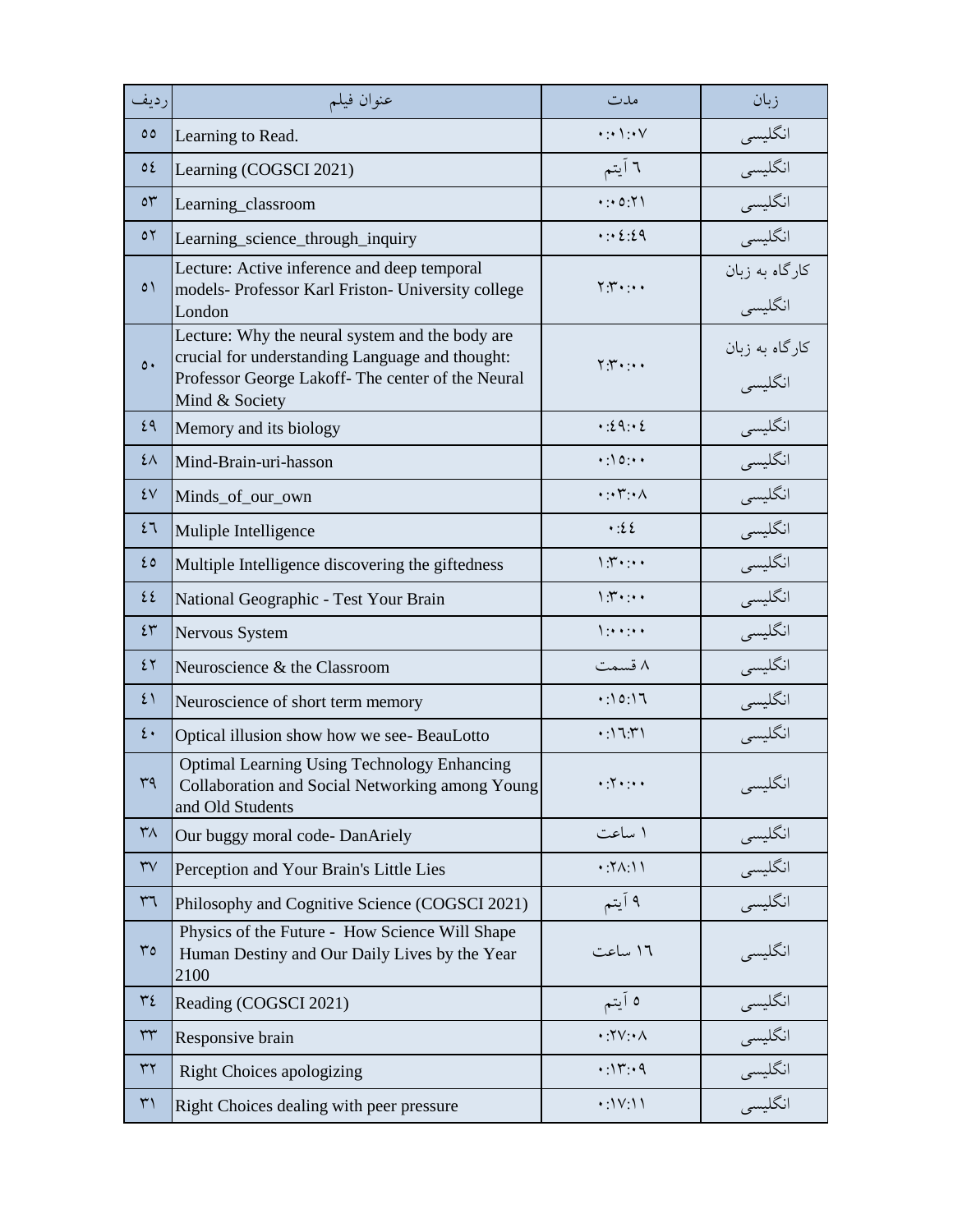| رديف                   | عنوان فيلم                                                                                               | مدت                                                            | زبان                                             |
|------------------------|----------------------------------------------------------------------------------------------------------|----------------------------------------------------------------|--------------------------------------------------|
| $\mathbf{r}$ .         | Right Choices keeping out of flights                                                                     | $\wedge$ . ( $\gamma$ :                                        | انگلیسی                                          |
| 79                     | <b>Right Choices negotiating</b>                                                                         | $\cdot$ :\ {:07                                                | انگلیسی                                          |
| $\mathsf{Y}\Lambda$    | Right Choices problem solving                                                                            | $\cdot$ :\V:0V                                                 | انگلیسی                                          |
| $\mathsf{Y}\mathsf{V}$ | Right Choices responding to teasing                                                                      | .0:10:4                                                        | انگلیسی                                          |
| $\mathbf{y}$           | Right Choices standing up for your rights                                                                | $\cdot$ :۱٤:٣٣                                                 | انگلیسی                                          |
| $\mathbf{y}$           | Right Choices using self control                                                                         | (1)                                                            | انگلیسی                                          |
| ٢٤                     | Show and Tell how every one can make an<br>extraordinary presentation- Dan Roam Talks at<br>Google(720p) | $\cdot : 27 : 44$                                              | انگليسي                                          |
| $\mathsf{Y}\mathsf{Y}$ | <b>Short Term Memory Capacity</b>                                                                        | $\cdot$ :۱0: $\uparrow$ ۱                                      | انگلیسی                                          |
| $\gamma \gamma$        | (COGSCI 2021)Social Cognition                                                                            | ٤ آيتم                                                         | انگلیسی                                          |
| $\uparrow$ )           | <b>Social Cognition</b>                                                                                  | $\cdot:27:1$                                                   | انگلیسی                                          |
| $\mathbf{y}$ .         | (Social Cognition and Collective Intelligence                                                            | $\mathcal{N}$ :                                                | انگلیسی                                          |
| 19                     | Taboo National Geography                                                                                 | ۱ ساعت                                                         | انگلیسی                                          |
| $\lambda$              | <b>Test Your Brain - Memory</b>                                                                          | $\mathcal{N}$ :                                                | انگلیسی                                          |
| $\mathcal{V}$          | The Age of Artificial Intelligence                                                                       | $\cdot$ : $\zeta$ $\Upsilon$ $\Upsilon$ $\Upsilon$             | انگلیسی                                          |
| 17                     | The Clinial Atlas of Parkinson's Disease                                                                 | ۱ ساعت                                                         | انگلیسی                                          |
| $\Omega$               | The Magical Science of Storytelling David JP<br>Phillips                                                 | ١٧ دقيقه                                                       | انگلیسی                                          |
| $\frac{1}{2}$          | The Many Forms of Memory                                                                                 | $\cdot$ : $\uparrow$ ) : $\uparrow$                            | أنگليسى                                          |
| $\gamma$               | The-metaverse-and-how-well-build-it-together-<br>connect-2021                                            | $\sum_{i=1}^{n}$                                               | انگلیسی                                          |
| $\gamma$               | The_Brain_Teaching_Modules                                                                               | $\cdot: \cdot \mathsf{Y}:\mathsf{Y}\vee$                       | _____________________________<br>انگلیس <i>ی</i> |
| $\setminus$            | Thorngate                                                                                                | ١٤ ساعت                                                        | انگلیسی                                          |
| $\mathcal{L}$          | Understanding higher cognition in terms of brain<br>anatomyphysiology and chemistry                      | ۷ قسمت                                                         | انگلیسی                                          |
| ٩                      | Understanding the brain                                                                                  | ١٧ قسمت                                                        | انگلیسی                                          |
| Λ                      | VRx How Virtual Therapeutics will Revolutionize<br>Medicine                                              | $Y:Y \rightarrow Y$                                            | انگلیسی                                          |
| $\vee$                 | Wiki information and education- Kosik                                                                    | ۱ ساعت                                                         | انگلیسی                                          |
| ٦                      | What do babies think                                                                                     | $\cdot$ :19: $\cdot$                                           | انگلیسی<br>انگلیسی                               |
| $\circ$                | Why we make bad decisions- DanGilbert                                                                    | $\cdot$ . $\mathsf{r}\mathsf{r}\mathsf{r}$ . $\mathsf{r}\circ$ |                                                  |